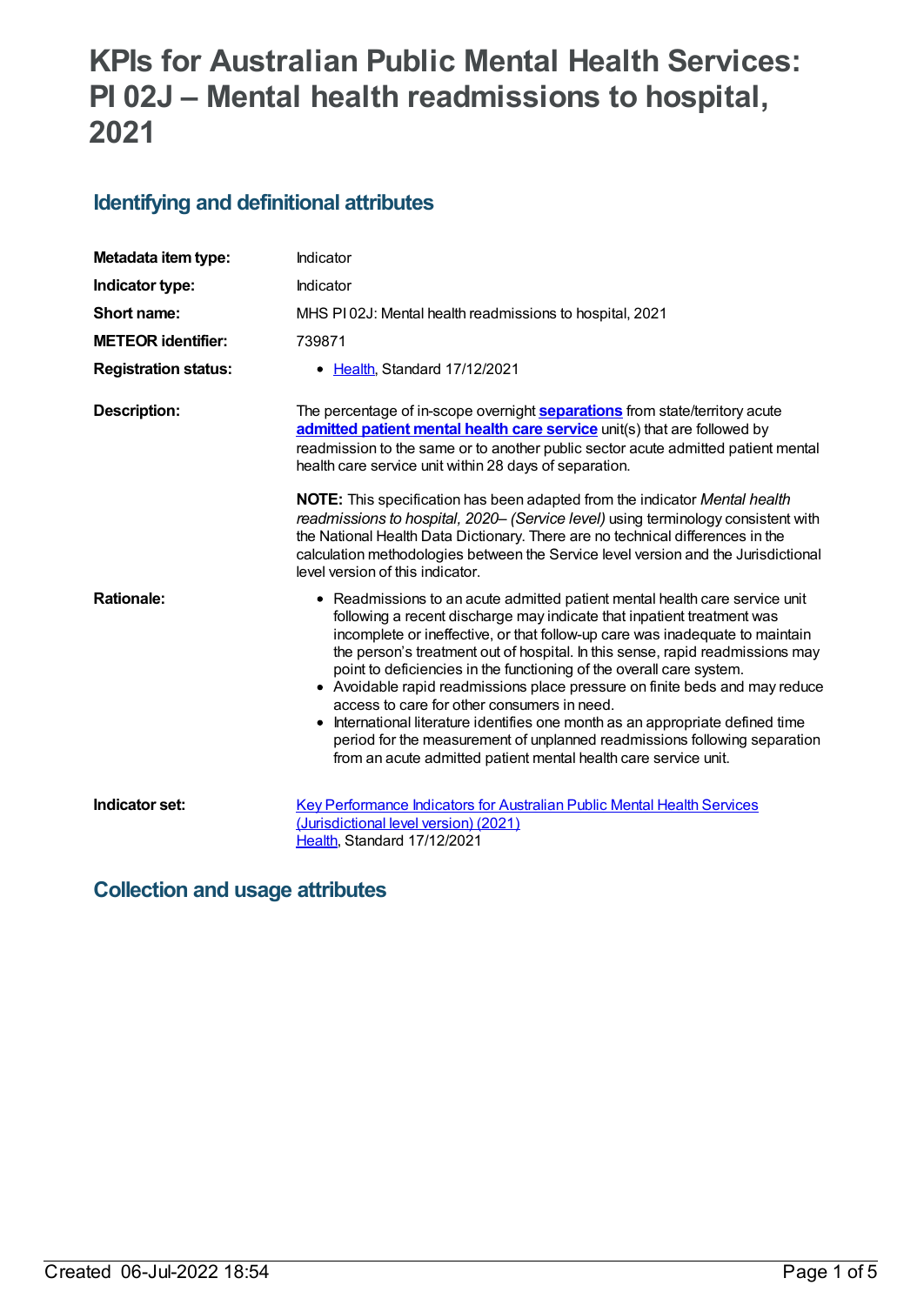#### **Computation description:** Coverage/Scope:

State/territory public acute admitted patient mental health care service units.

The following readmissions are excluded when calculating the **numerator**:

- same-day separations
- separations where the length of stay is one night only and a procedure code for Electroconvulsive therapy (ECT) or Transcranial Magnetic Stimulation (TMS) is recorded.

The following separations are excluded when calculating the **denominator**:

- same-day separations
- separations where the length of stay is one night only and a procedure code for Electroconvulsive therapy (ECT) or Transcranial Magnetic Stimulation (TMS) is recorded.
- statistical and change of care type separations
- separations that end in death
- separations that end by transfer to another acute or psychiatric hospital.

Methodology:

- Reference period for 2021 performance reporting: 2019–20. Readmissions where the initial separation occurred within the reference period are in scope.
- Readmission is considered to have occurred if the person is admitted to any public acute admitted patient mental health care service unit within the state/territory. Consequently, a state-wide unique patient identifier is required for accurate construction of this indicator.
- Readmissions where the person is separated and readmitted on the same day are included.
- For the purpose of this indicator, when a mental health service organisation has more than one unit of a particular admitted patient care program, those units should be combined.
- The categorisation of the admitted patient mental health care service unit is based on the principal purpose(s) of the admitted patient care program rather than the care type of the individual consumers.
- The following Australian Classification of Health Interventions (ACHI) ECT procedure codes are relevant for the excluded separations specified above: ACHI 5th edition use procedure codes 93340-02 and 93340-03.
	- \* ACHI 6th to 9th editions use procedure codes 93341-00 to 93341-99.
	- \* ACHI 11th edition use procedure codes 14224-00 to 14224-06.
	- \* ACHI 5th to 11th editions ECT Block 1907 may be selected to capture all data regardless of code changes over time.
- The following ACHI TMS procedure codes are relevant for the excluded separations specified above:
	- \* ACHI 11th edition use procedure codes 96252-00, 96253-00, and 96254- 00.

\* Procedure codes for TMS are from ACHI 11th edition onwards only.

No distinction is made between planned and unplanned readmissions.

**Computation:** (Numerator ÷ Denominator) x 100 **Numerator:** Number of readmissions to a state/territory public acute admitted patient mental health care service unit(s) occurring within the reference period.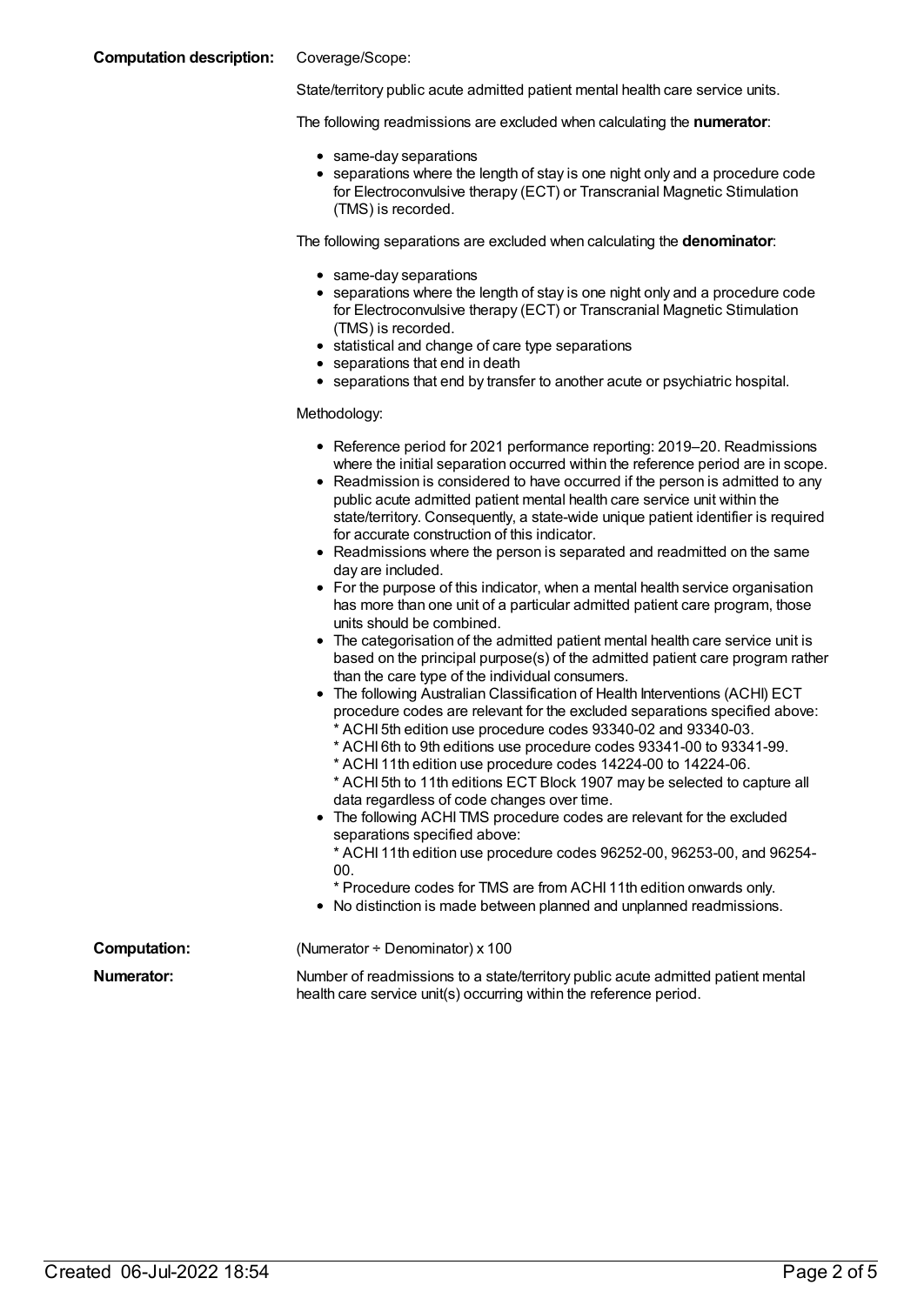| Numerator data elements:   | Data Element / Data Set                                                                                                                                                                                                                                                                                                                                                                                                                        |
|----------------------------|------------------------------------------------------------------------------------------------------------------------------------------------------------------------------------------------------------------------------------------------------------------------------------------------------------------------------------------------------------------------------------------------------------------------------------------------|
|                            | Data Element                                                                                                                                                                                                                                                                                                                                                                                                                                   |
|                            | Number of readmissions to a public acute admitted patient mental health care<br>service unit within 28 days                                                                                                                                                                                                                                                                                                                                    |
|                            | Data Source                                                                                                                                                                                                                                                                                                                                                                                                                                    |
|                            | State/territory admitted patient data 2019-20                                                                                                                                                                                                                                                                                                                                                                                                  |
|                            | Guide for use                                                                                                                                                                                                                                                                                                                                                                                                                                  |
|                            | Determining whether there was a readmission for in-scope separations for the<br>numerator requires data for the 28 days of the next financial year to be<br>included in determining whether a readmission has occurred.                                                                                                                                                                                                                        |
|                            |                                                                                                                                                                                                                                                                                                                                                                                                                                                |
| Denominator:               | Number of in-scope overnight separations from state/territory acute admitted<br>patient mental health care service unit(s) occurring within the reference period.                                                                                                                                                                                                                                                                              |
| Denominator data           | Data Element / Data Set-                                                                                                                                                                                                                                                                                                                                                                                                                       |
| elements:                  | Data Element                                                                                                                                                                                                                                                                                                                                                                                                                                   |
|                            | Number of separations from public acute admitted patient mental health care<br>service unit(s)                                                                                                                                                                                                                                                                                                                                                 |
|                            | Data Source                                                                                                                                                                                                                                                                                                                                                                                                                                    |
|                            | State/territory admitted patient data 2019-20                                                                                                                                                                                                                                                                                                                                                                                                  |
|                            | Guide for use                                                                                                                                                                                                                                                                                                                                                                                                                                  |
|                            | In-scope separations for the denominator are identified prior to determining<br>whether a readmission has occurred. The total number of in-scope<br>separations is expected to comprise separations for the full 12 months of the<br>data set year.                                                                                                                                                                                            |
| Disaggregation:            | Service level attributes: target population.                                                                                                                                                                                                                                                                                                                                                                                                   |
|                            | Consumer attributes: age, sex, Socio-Economic Indexes for Areas (SEIFA),<br>remoteness, Indigenous status. Disaggregated data excludes missing or not<br>reported data.                                                                                                                                                                                                                                                                        |
|                            | All disaggregated data are to be calculated as at the admission for the first index<br>separation, even if the value is null. The index separation refers to the separation<br>data point included in the denominator data set. The data at admission for the<br>index separation should be used for the associated numerator data pair, when<br>present, and any subsequent denominator and data pairs for a uniquely identifiable<br>person. |
| <b>Disaggregation data</b> | Data Element / Data Set-                                                                                                                                                                                                                                                                                                                                                                                                                       |
| elements:                  | Data Element                                                                                                                                                                                                                                                                                                                                                                                                                                   |
|                            | Person-age                                                                                                                                                                                                                                                                                                                                                                                                                                     |
|                            | Data Source                                                                                                                                                                                                                                                                                                                                                                                                                                    |

[State/territory](file:///content/426458) admitted patient data

**Guide for use**

Data source type: Administrative by-product data

**Data Element / Data Set**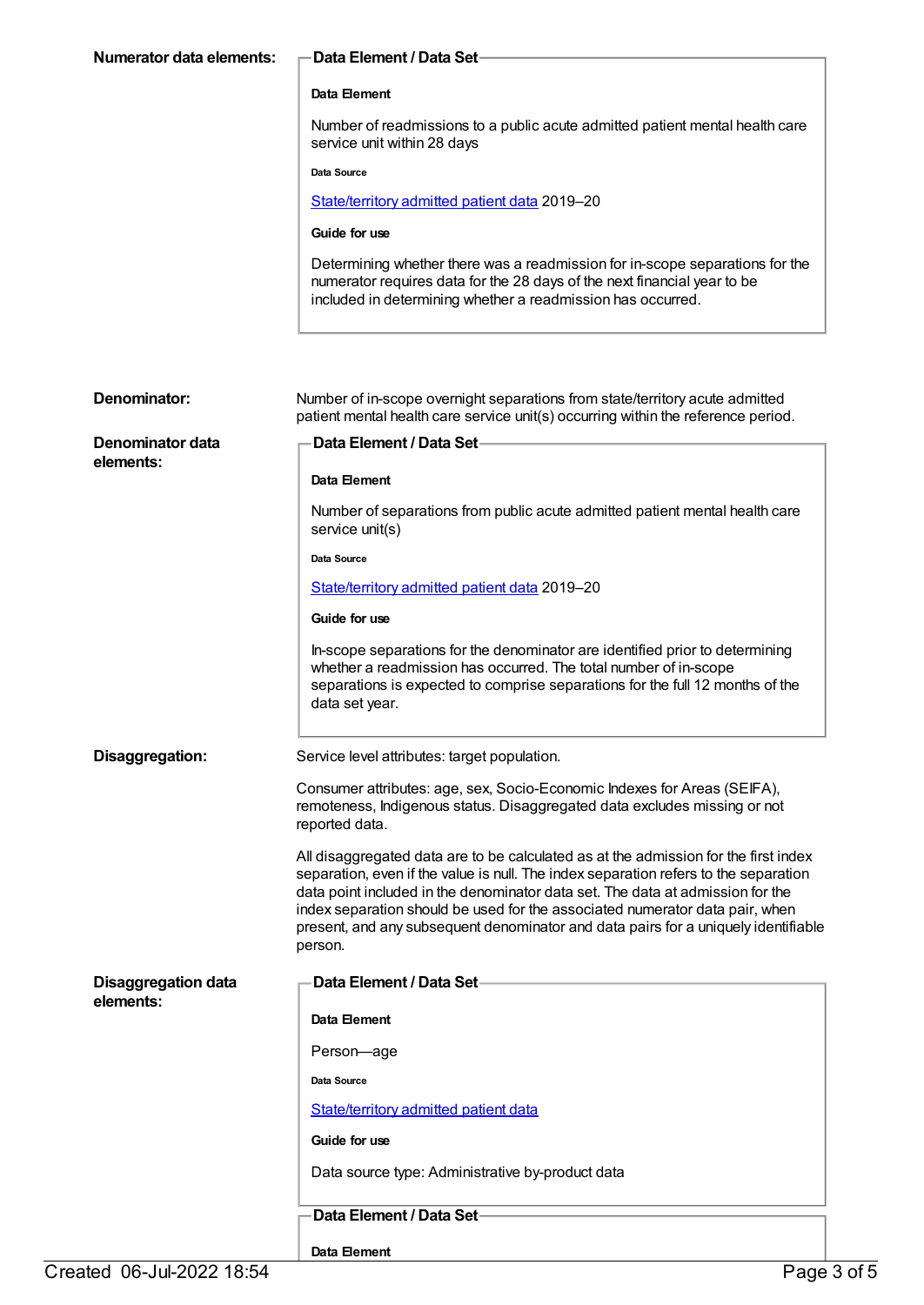Person—area of usual residence

**Data source**

[State/territory](file:///content/426458) admitted patient data

**Guide for use**

Data source type: Administrative by-product data

Used for disaggregation by remoteness and SEIFA

#### **Data Element / Data Set**

#### **Data Element**

Person—Indigenous status

**Data Source**

[State/territory](file:///content/426458) admitted patient data

**Guide for use**

Data source type: Administrative by-product data

#### **Data Element / Data Set**

**Data Element**

Person—sex

**Data Source**

[State/territory](file:///content/426458) admitted patient data

**Guide for use**

Data source type: Administrative by-product data

#### **Data Element / Data Set**

#### **Data Element**

Specialised mental health service—target population group

**Data Source**

[State/territory](file:///content/426458) admitted patient data

**Guide for use**

Data source type: Administrative by-product data

### **Representational attributes**

| <b>Representation class:</b> | Percentage    |
|------------------------------|---------------|
| Data type:                   | Real          |
| Unit of measure:             | Service event |
| Format:                      | N[NN].N       |
|                              |               |

**Indicator conceptual framework**